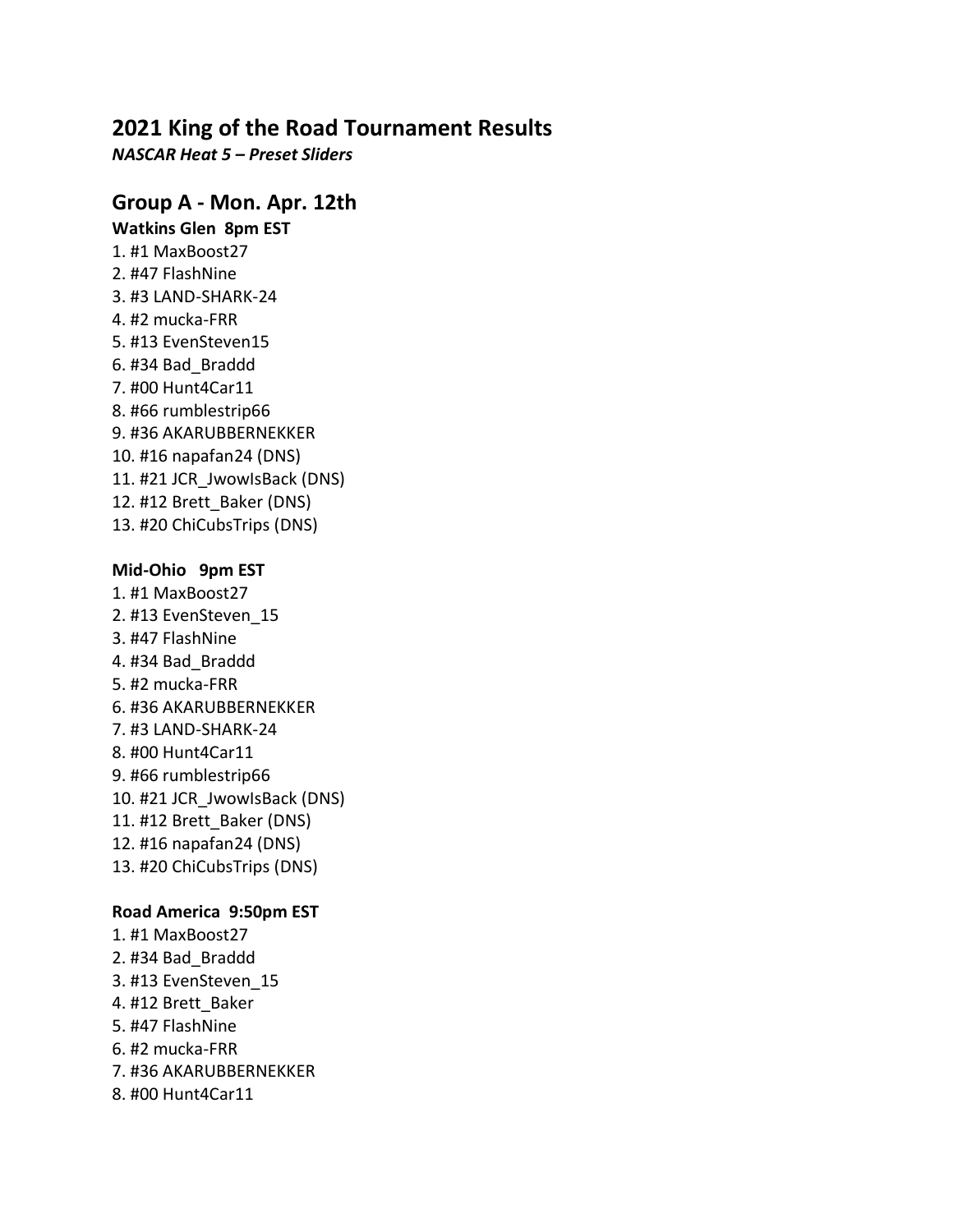9. #3 LAND-SHARK-24 10. #66 rumblestrip66 11. #16 napafan24 (DNS) 12. #21 JCR\_JwowIsBack (DNS) 13. #20 ChiCubsTrips (DNS)

#### **Round 1 Group A FINAL STANDINGS**

1. #1 MaxBoost27 (75 pts) 2. #47 FlashNine (59 pts) 3. #13 EvenSteven\_15 (59 pts) 4. #34 Bad\_Braddd (56 pts) -----------ADVANCES----------- 5. #2 mucka-FRR (51 pts) 6. #3 LAND-SHARK-24 (48 pts) 7. #36 AKA\_RUBBERNEKKER (44 pts) 8. #00 Hunt4Car11 (43 pts) 9. #66 rumblestrip66 (39 pts) 10. #12 Brett\_Baker (39 pts) 11. #21 JCR\_JwowIsBack 33 pts) 12. #16 napafan24 (33 pts) 13. #20 ChiCubsTrips (27 pts)

# **Round 1 Group B - Tues. Apr. 13 Watkins Glen 8pm EST**

1. #6 NASCAROOF 2. #4 barinate02 3. #24 TyMac11 4. #77 duhhuhjr18m 5. #51 JCR\_Clashin04 6. #8 FRR\_True\_Death77 7. #17 Shadow101495 8. #20 Dawgman2025 9. #18 Juicy\_J\_1998 10. #49 BlackOSkorpion 11. #32 Lil\_Chew\_Monster 12. #00 LoneWolf-Goonie 13. #16 batman071205 (DNS)

#### **Mid-Ohio 9pm EST**

- 1. #4 barinate02 2. #6 NASCAROOF
- 3. #24 TyMac11
- 4. #77 duhhuhjr18m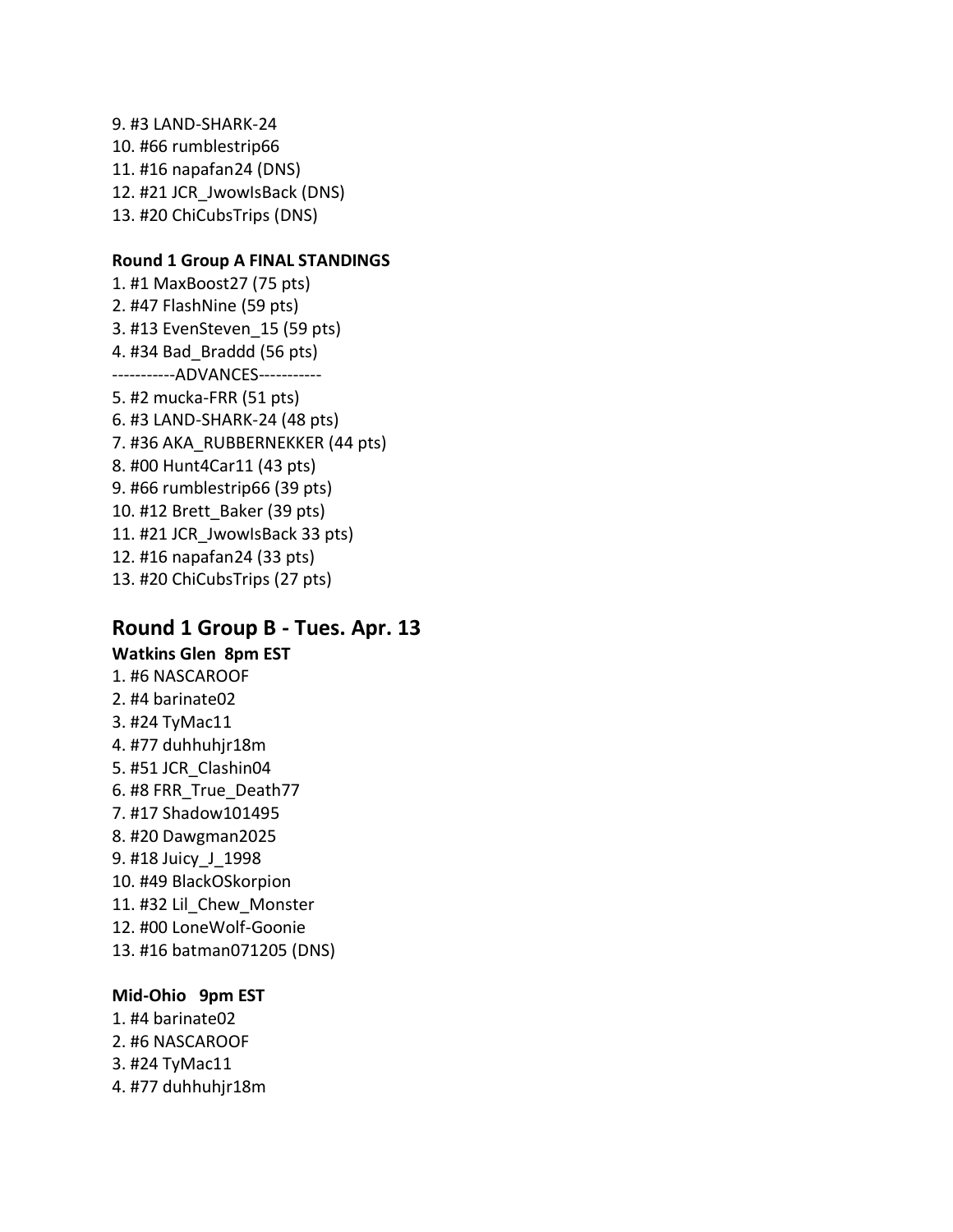5. #51 JCR\_Clashin04 6. #49 BlackOSkorpion 7. #00 LoneWOLF-Goonie 8. #18 Juicy\_J\_1998 9. #17 shadow101495 10. #20 Dawgman2025 11. #32 Lil\_Chew\_Monster 12. #8 FRR\_True\_Death77 (DNS) 13. #16 batman071205 (DNS)

#### **Road America 9:50pm EST**

1. #4 barinate02 2. #51 JCR\_Clashin04 3. #24 TyMac11 4. #77 duhhuhjr18m 5. #00 LoneWOLF-Goonie 6. #17 shadow101495 7. #49 BlackOSkorpion 8. #18 Juicy\_J\_1998 9. #20 Dawgman2025 10. #32 Lil\_Chew\_Monster 11. #6 NASCAROOF 12. #8 FRR\_True\_Death77 (DNS) 13. #16 batman071205 (DNS)

#### **Round 1 Group B FINAL STANDINGS**

1. #4 barinate02 (72 pts) 2. #24 TyMac11 (60 pts) 3. #6 NASCAROOF (58 pts) 4. #51 JCR\_Clashin04 (56 pts) ------ADVANCES------ 5. #77 duhhuhjr18m (54 pts) 6. #17 Shadow101495 (46 pts) 7. #49 BlackOSkorpion (43 pts) 8. #00 LoneWolf-Goonie (42 pts) 9. #18 Juicy\_J\_1998 (41 pts) 10. #20 Dawgman2025 (39 pts) 11. #8 FRR\_True\_Death77 (36 pts) 12. #32 Lil\_Chew\_Monster (34 pts) 13. #16 batman071205 (27 pts)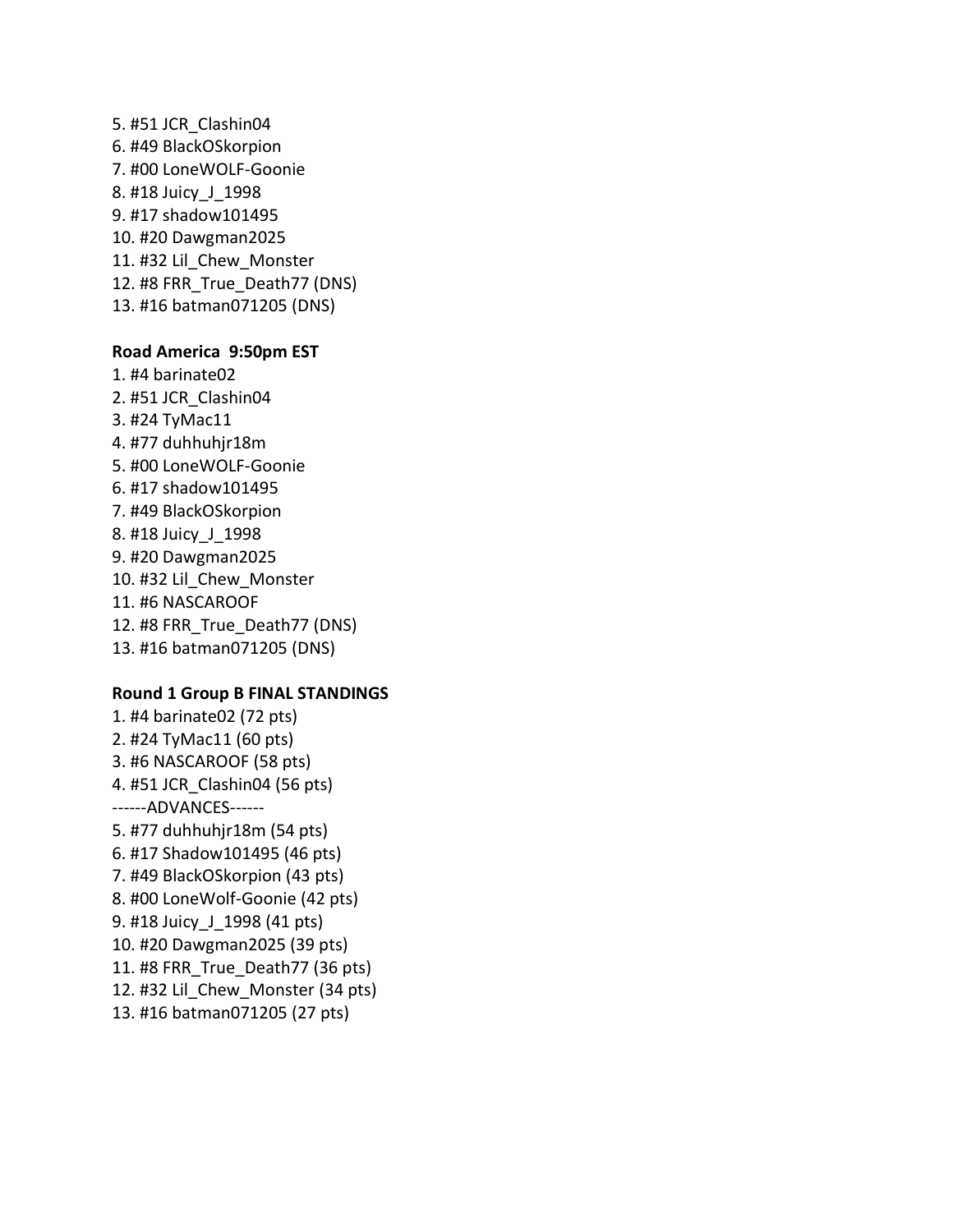# **Round 1 Group C - Tues. Apr. 13**

### **Watkins Glen 8pm EST**

1. #73 Vintimidator 2. #48 AyrtonJames\_ 3. #00 Dale1327 4. #9 NascarKing602 5. #88 BowmanNation88 6. #18 atstaggs 7. #42 siltstridersFTW 8. #66 snowwolf-sniper 9. #13 PCpanthers18 10. #19 Coach-Mat 11. #22 LilBabaTunde\_ 12. #11 JCR\_McLovin\_Rcn 13. #38 d-franklin21

#### **Mid-Ohio 9pm EST**

1. #73 Vintimidator 2. #9 NascarKing602 3. #48 AyrtonJames\_ 4. #00 Dale1327 5. #18 atstaggs64 6. #88 BowmanNation88 7. #66 snowwolf-sniper 8. #42 siltstriderFTW 9. #13 PCpanthers18 10. #19 Coach-Mat 11. #22 LilBabaTunde\_ 12. #38 d-franklin21 13. #11 JCR\_McLovin\_Rcn

### **Road America 9:50pm EST**

1. #48 AyrtonJames\_ 2. #18 atstaggs64 3. #73 Vintimidator 4. #9 NascarKing602 5. #00 Dale1327 6. #88 BowmanNation88 7. #66 snowwolf-sniper 8. #42 siltstriderFTW 9. #13 PCpanthers18 10. #11 JCR\_McLovin\_Rcn 11. #38 d-franklin21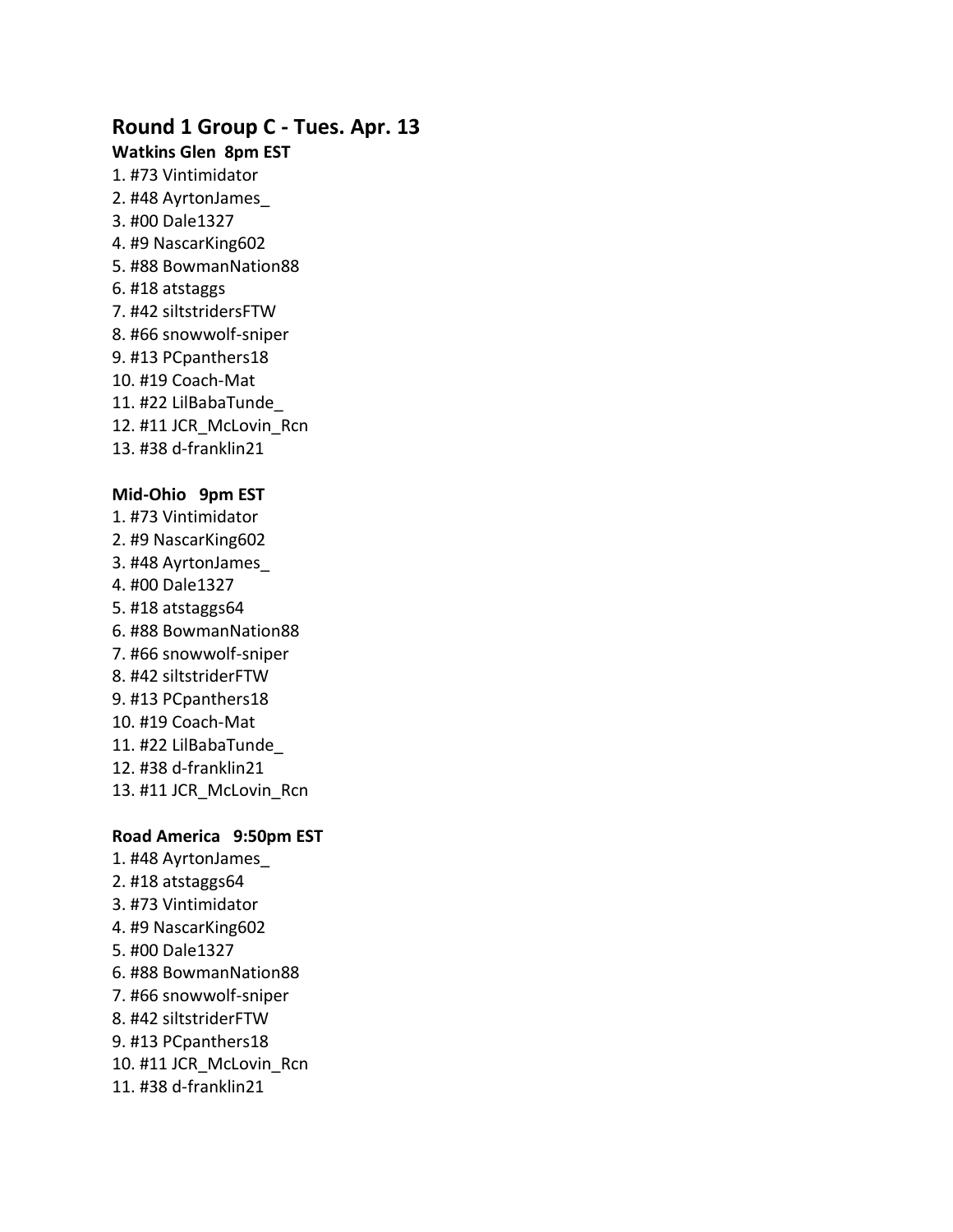12. #22 LilbabaTunde\_ 13. #19 Coach-Mat

### **Round 1 Group C FINAL STANDINGS**

1. #73 Vintimidator (70 pts) 2. #48 AyrtonJames\_ (67 pts) 3. #9 NascarKing602 (58 pts) 4. #18 atstaggs64 (55 pts) ------ADVANCES------ 5. #00 Dale1327 (55 pts) 6. #88 BowmanNation88 (49 pts) 7. #66 snowwolf-sniper (44 pts) 8. #42 siltstridersFTW (43 pts) 9. #13 PCpanthers18 (39 pts) 10. #19 Coach-Mat (33 pts) 11. #22 LilBabaTunde\_ (32 pts) 12. #11 JCR\_McLovin\_Rcn (31 pts) 13. #38 d-franklin21 (30 pts)

### **Round 1 Group D - Wed. Apr. 14**

**Watkins Glen 8pm EST** 1. #32 Kenny-\_-25 2. #14 Salzano14 3. #51 BBS\_Brennen 4. #95 KD35700 5. #43 SKPR\_Beam-SKP 6. #16 BubbaHollywood 7. #41 grew-ve 8. #42 KB\_SHOWTIME\_2 9. #2 rockinlunatic85 10. #20 RyanShreck12 11. #10 armstrongmoosup 12. #96 ColaMotorsports (DNS) 13. #37 AquaTATTY (DNS) 14. #7 OGinfau (DNS) 15. #53 Robbie--Racing (DNS)

#### **Mid-Ohio 9pm EST**

1. #14 Salzano14 2. #51 BBS\_Brennen20 3. #32 Kenny-\_-25 4. #43 SKPR\_Beam-SKP 5. #42 KB\_SHOWTIME\_2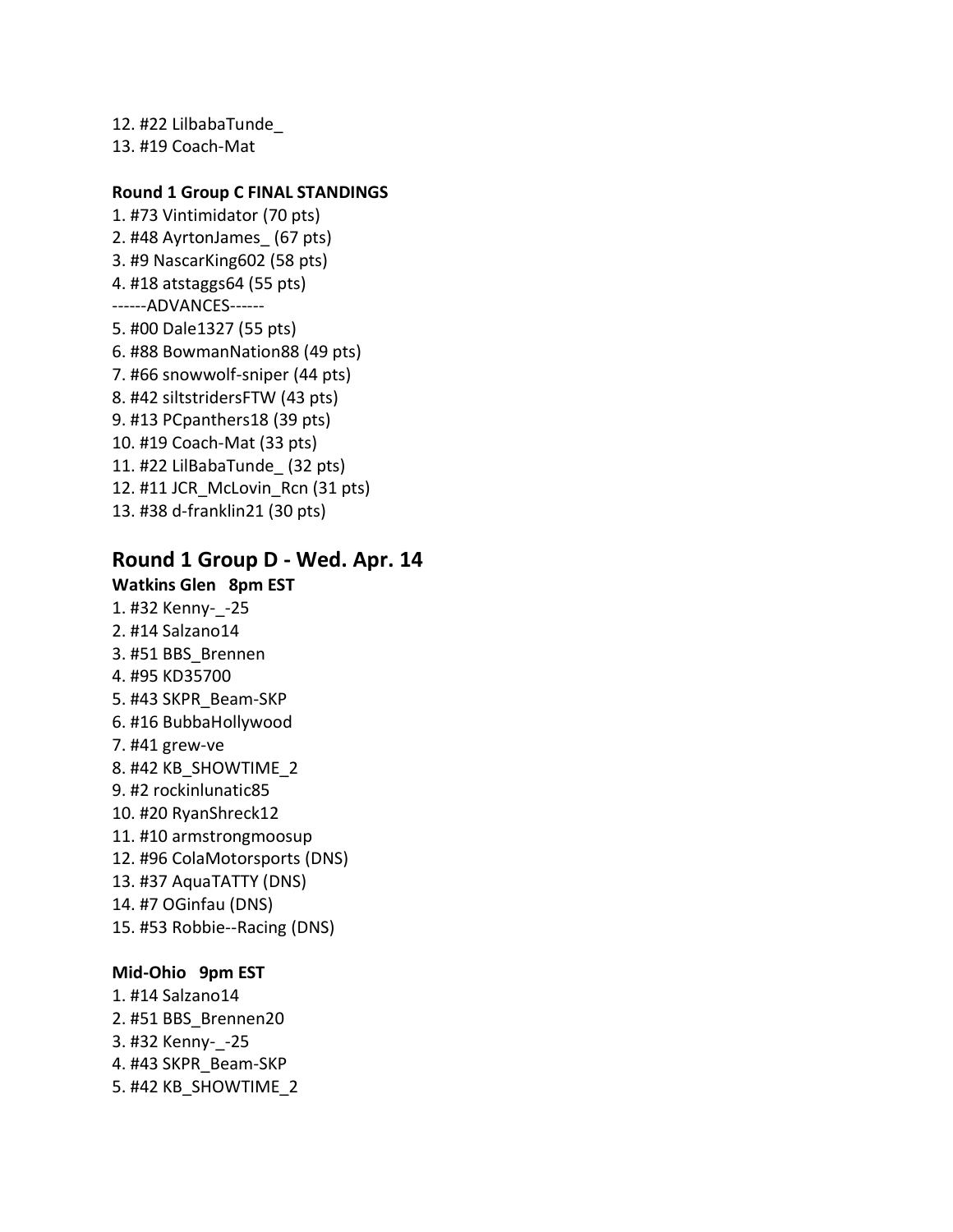6. #41 grew-ve 7. #16 BubbaHollywood 8. #2 rockinlunatic85 9. #95 KD35700 10. #10 armstrongmoosup 11. #20 RyanShreck12 12. #53 Robbie--Racing (DNS) 13. #7 OGinfau (DNS) 14. #96 ColaMotorsports (DNS) 15. #37 AquaTATTY (DNS) **Road America 9:50pm EST** 1. #14 Salzano14 2. #32 Kenny-\_-25 3. #43 SKPR\_Beam-SKP 4. #95 KD35700 5. #16 BubbaHollywood 6. #41 grew-ve 7. #51 BBS\_Brennen20 8. #42 KB\_SHOWTIME\_2 9. #2 rockinlunatic85 10. #10 armstrongmoosup (DNS) 11. #20 RyanShreck12 (DNS) 12. #96 ColaMotorsports (DNS) 13. #53 Robbie--Racing (DNS)

- 14. #37 AquaTATTY (DNS)
- 15. #7 OGinfau (DNS)

### **Group D FINAL STANDINGS**

1. #14 Salzano14 (72 pts) 2. #32 Kenny-\_-25 (67 pts) 3. #51 BBS\_Brennen (62 pts) 4. #43 SKPR\_Beam-SKP (53 pts) ------ADVANCES------ 5. #95 KD37500 (48 pts) 6. #16 BubbaHollywood (47 pts) 7. #41 grew-ve (46 pts) 8. #42 KB\_SHOWTIME\_2 (45 pts) 9. #2 rockinlunatic85 (40 pts) 10. #10 armstrongmoosup (35 pts) 11. #20 RyanShreck12 (34 pts) 12. #96 ColaMotorsports (28 pts) 13. #53 Robbie--Racing (26 pts) 14. #37 AquaTATTY (24 pts)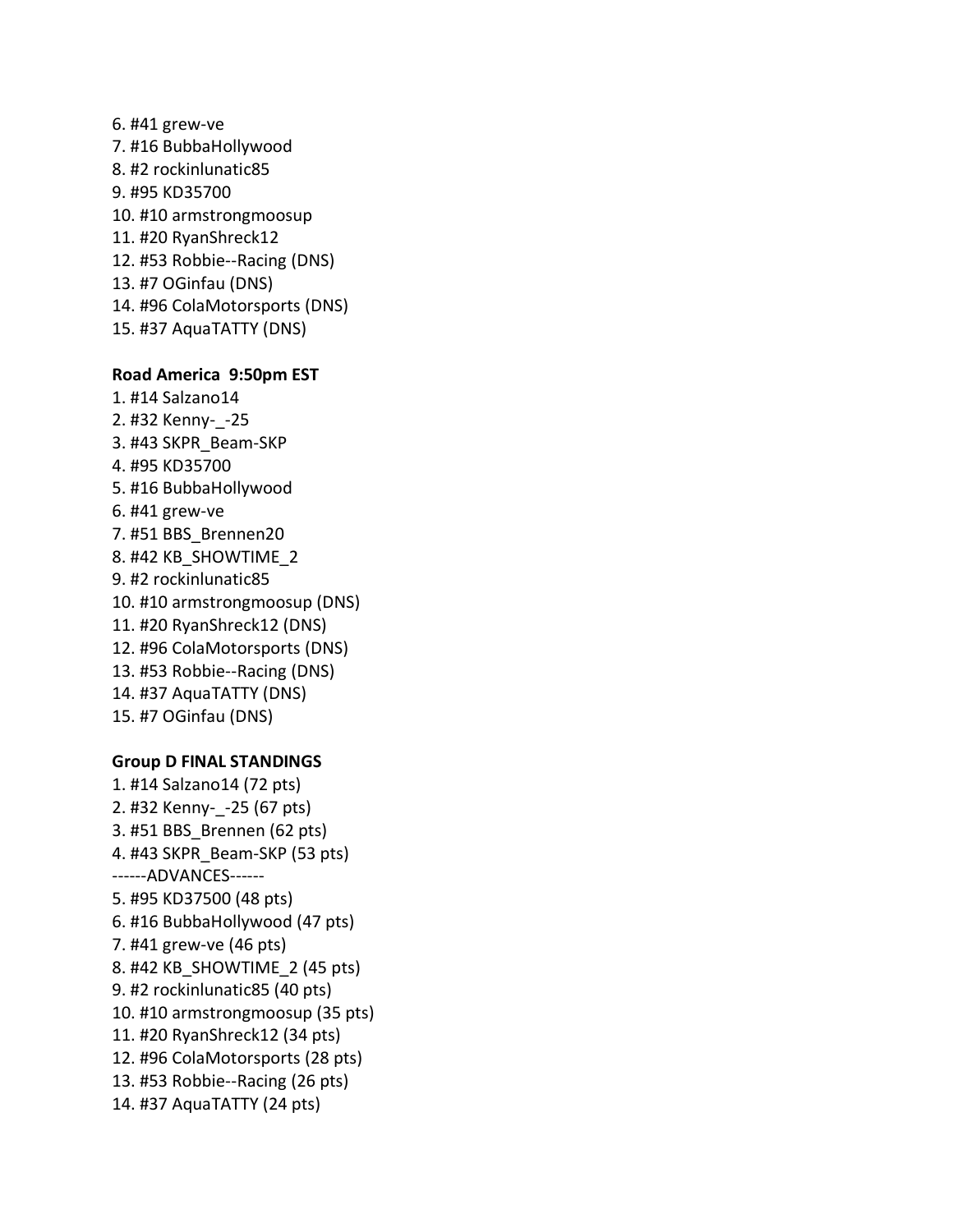### 15. #7 OGinfau (24 pts)

# **Round 2 Group A - Mon Apr 19**

## **Sonoma 8pm EST**

- 1. MaxBoost27
- 2. Barinate02
- 3. JCR\_Clashin04
- 4. EvenSteven\_15
- 5. TyMac11
- 6. NascarKing602
- 7. Kenny-\_-25
- 8. duhhuhjr18m
- 9. SKPR\_Beam-SKP (DNS)

### **Canadian Tire 9pm EST**

- 1. MaxBoost27
- 2. TyMac11
- 3. Barinate02
- 4. EvenSteven\_15
- 5. JCR\_Clashin04
- 6. NascarKing602
- 7. duhhuhjr18m
- 8. Kenny-\_-25
- 9. SKPR\_Beam-SKP (DNS)

### **Indy Roval 9:50pm EST**

- 1. MaxBoost27
- 2. JCR\_Clashin04
- 3. TyMac11
- 4. EvenSteven\_15
- 5. Barinate02
- 6. NascarKing602
- 7. duhhuhjr18m
- 8. Kenny-\_-25
- 9. SKPR\_Beam-SKP (DNS)

### **Round 2 Group A Final Standings**

1. #1 MaxBoost27 (75 pts) 2. #4 Barinate02 (59 pts) 3. #51 JCR\_Clashin04 (59 pts) 4. #24 TyMac11 (59 pts) -------ADVANCES-------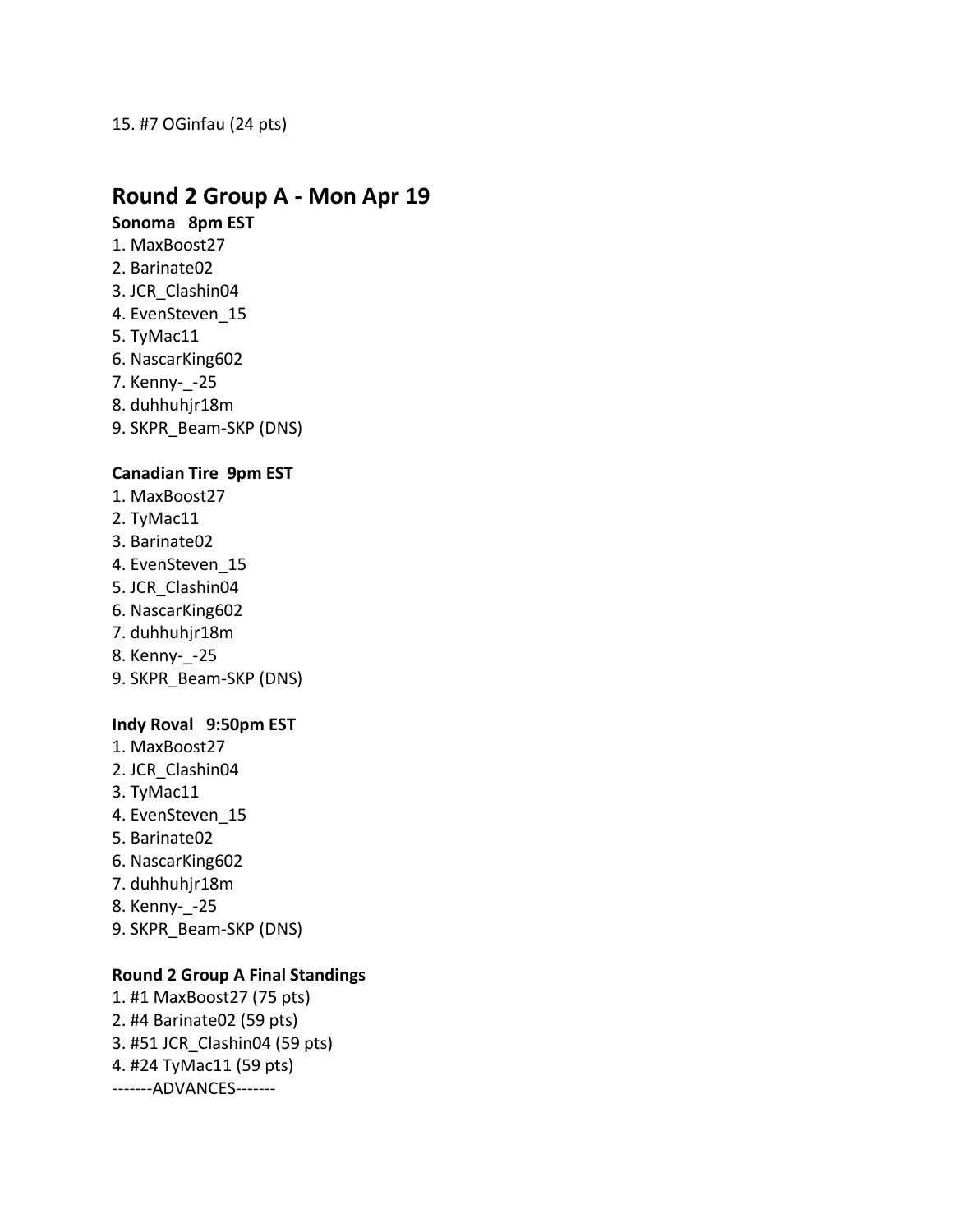5. #13 EvenSteven\_15 (54 pts) 6. #9 NascarKing602 (48 pts) 7. #77 duhhuhjr18m (45 pts) 8. #32 Kenny-\_-25 (42 pts) 9. #43 SKPR\_Beam-SKP (39 pts)

## **Round 2 Group B - Tues. Apr. 20**

### **Sonoma 8pm EST**

- 1. NASCAROOF
- 2. Salzano14
- 3. BBS\_Brennen20
- 4. Mucka-FRR
- 5. AyrtonJames\_
- 6. FlashNine
- 7. Vintimidator
- 8. Bad\_Braddd
- 9. atstaggs64

#### **Canadian Tire 9pm EST**

- 1. Salzano14
- 2. NASCAROOF
- 3. AyrtonJames\_
- 4. BBS\_Brennen20
- 5. Mucka-FRR
- 6. FlashNine
- 7. Vintimidator
- 8. Bad\_Braddd
- 9. atstaggs64

### **Indy Roval 9:50pm EST**

- 1. Salzano14
- 2. AyrtonJames\_
- 3. BBS\_Brennen20
- 4. NASCAROOF
- 5. Mucka-FRR
- 6. FlashNine
- 7. Vintimidator
- 8. atstaggs64
- 9. Bad\_Braddd

### **Round 2 Group B Final Standings**

- 1. #14 Salzano14 (72 pts)
- 2. #6 NASCAROOF (65 pts)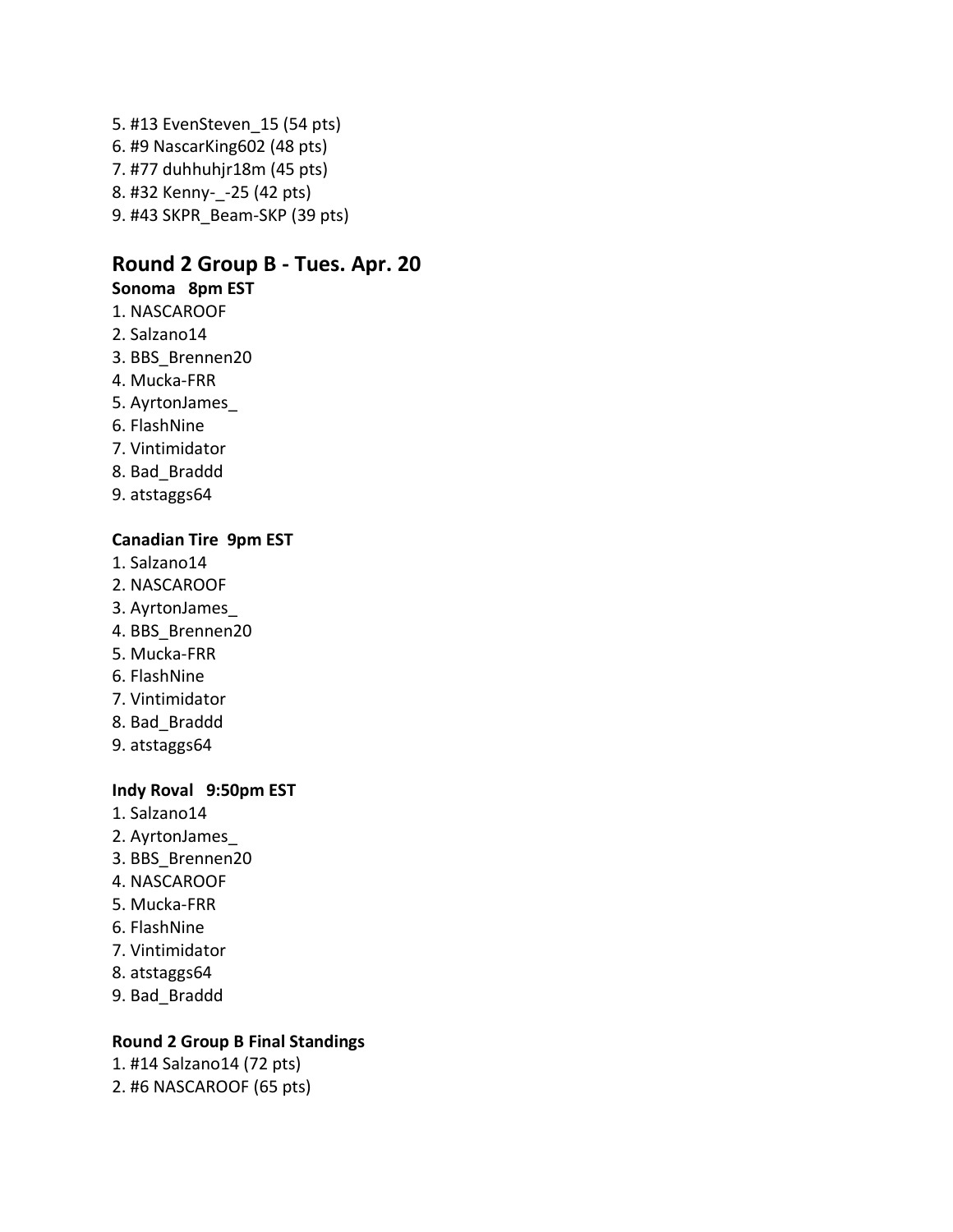3. #48 AyrtonJames\_ (59 pts) 4. #51 BBS\_Brennen (58 pts) --------ADVANCES-------- 5. #2 Mucka-FRR (52 pts) 6. #47 FlashNine (48 pts) 7. #73 Vintimidator (45 pts) 8. #34 Bad\_Braddd (41 pts) 9. #18 atstaggs64 (40 pts)

## **Last Chance Qualifier - Charlotte Roval**

**Wed. Apr. 21st - 7:30pm EST** 1. #32 Kenny-\_-25 2. #47 FlashNine ----TOP-2 ADVANCE---- 3. #9 NascarKing602 4. #2 Mucka-FRR 5. #13 EvenSteven\_15 6. #73 Vintimidator 7. #43 SKPR\_Beam-SKP 8. #77 duhhuhjr18m (DNS) 9. #18 atstaggs64 (DNS) 10. #34 Bad\_Braddd (DNS)

# **King of the Road FINALS - Charlotte Roval**

*\*Wed. Apr. 21st - 9:00pm EST* 1. #1 MaxBoost27 2. #4 Barinate02 3. #14 Salzano14 4. #51x JCR\_Clashin04 5. #51 BBS\_Brennen20 6. #6 NASCAROOF 7. #24 TyMac11 8. #47 FlashNine 9. #32 Kenny-\_-25 10. #48 AyrtonJames\_

# **2021 King of the Road Tournament Final Rankings (Top-35 of 53)**

- 1. #1 MaxBoost27
- 2. #4 Barinate02
- 3. #14 Salzano14
- 4. #51x JCR\_Clashin04
- 5. #51 BBS\_Brennen20
- 6. #6 NASCAROOF